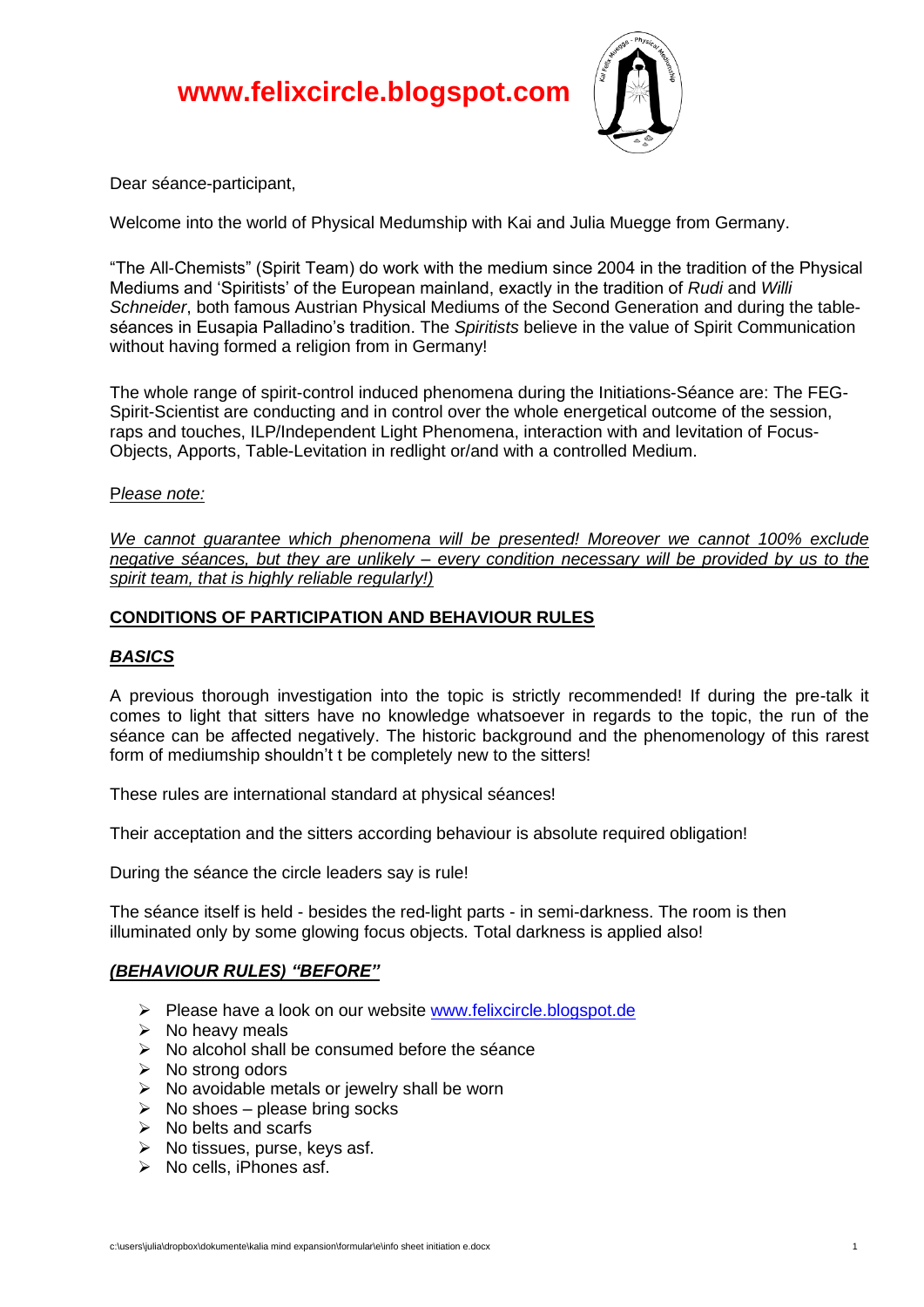

# **INTRODUCTION:**

- $\triangleright$  The event begins punctually
- ➢ The introduction takes approx. 1 hour, sometimes longer
- $\triangleright$  After that you have approx. 20 minutes time to empty your pockets and during that time medium is preparing
- ➢ All sitters will be searched, scanned with the metaldetector
- $\triangleright$  Entrance is then granted into the séance-room and sitters are allocated to their seats

# **DURING THE SÉANCE:**

- ➢ The Initiations-séance takes approx. 2 hours (+1 hour introduction)
- $\triangleright$  Sitters are not allowed to touch the "spirit-structures", they'll come close by themselves and probably touch you
- ➢ "Fishing" into the darkness is strictly forbidden
- $\triangleright$  Be positive and in a good mood
- $\triangleright$  Be open for the spirit energy
- $\triangleright$  Hold your arms and legs near to your body
- $\triangleright$  Singing alongside the loud music is required
- ➢ Sitters hands will be held during whole séance (hand-chain with neighbour)

# **IMPORTANT**

# **WE ASSUME EVERY SITTER TO RESPECT THE PHYSICAL INTEGRITY OF THE MEDIUM THAT IS IN A HIGHLY VULNERABLE ALTERED STATE OF HIGHEST SENSIBILITY!**

**ANY VIOLATION OF THE ABOVE RULES ENDANGERS IT AND LEADS NOT ONLY TO IMMEDIATE EXCLUSION BUT PROBABLY TO THE ABANDONMENT OF THE SÉANCE AS WELL! ALL MONEY IS NON-REFUNDABLE**

# **VERY IMPORTANT NOT ALLOWED TO ATTEND ARE PERSONS:**

- $\triangleright$  with personality disorders
- $\triangleright$  with life-crises
- $\triangleright$  with a psychiatric history
- $\triangleright$  who are afraid of darkness and narrowness
- $\triangleright$  with circuits
- $\triangleright$  who are afraid of the occult
- $\triangleright$  who have heart condition
- $\triangleright$  with claustrophobic
- $\triangleright$  who have a cold (cough, catch a cold asf.)
- ➢ Seating requests can not be considered
- ➢ Turn your pockets inside out
- ➢ No headdresses (caps or hats)
- $\triangleright$  Check yourselves of having got rid
- $\triangleright$  Dont touch anything

# **THE FEG CANNOT ASSUME ANY LIABILITY - ALL ATTENDANCE IS BY FREE CHOICE!**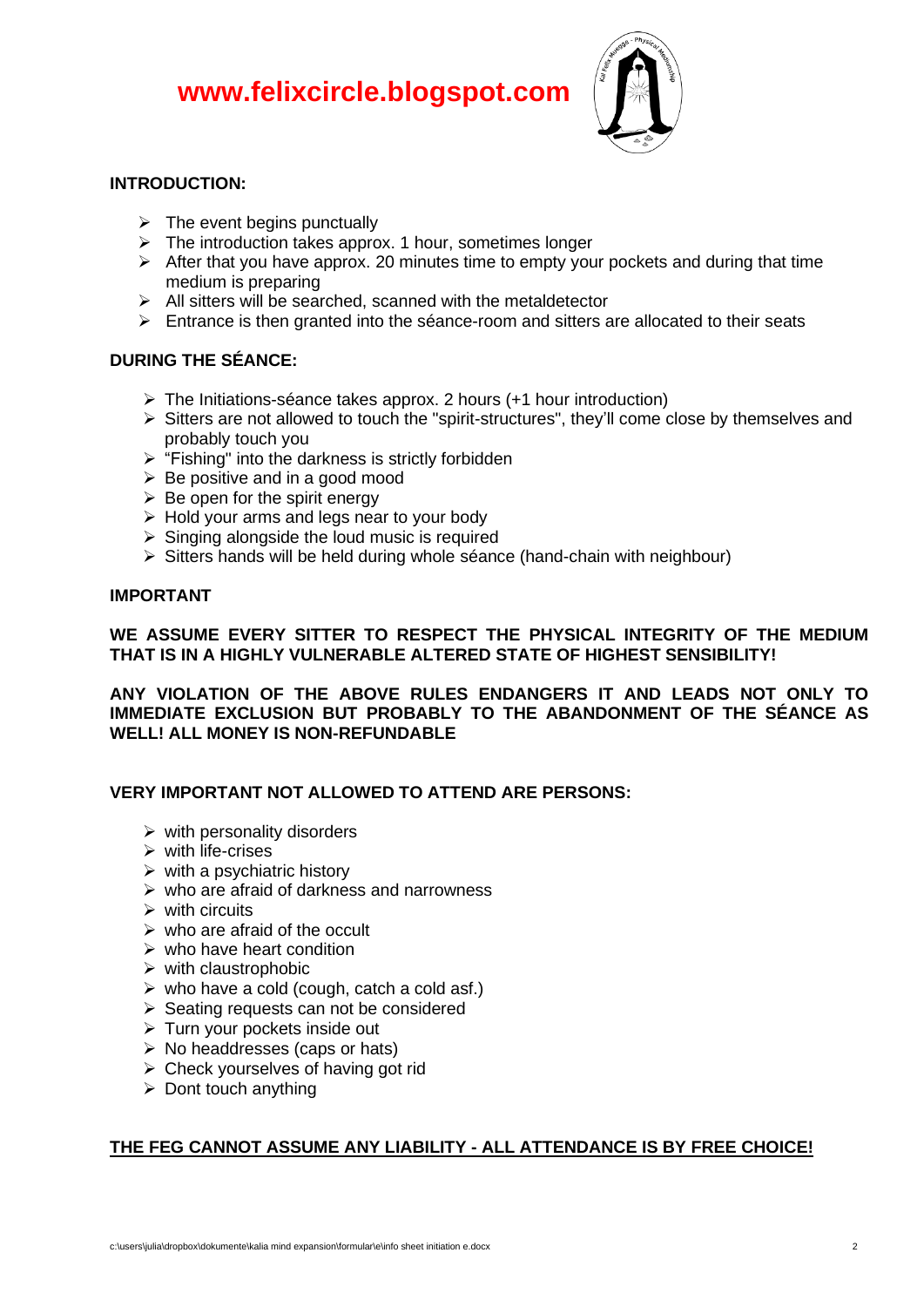

#### **PLEASE BRING YOUR IDENTIFICATION CARDS**

**This is in so far a pity, because the Felix Circle wanted originally to give séances by installing a new way of trust regarding the sitters: Meanwhile the medium will be as usual strip searched prior to séance and then be held at both legs and arms by two adjacent sitters always when phenomena have established, sitters always sit in a first row, forming the border of the "force-field" erected by the spirit-scientists and thus need to be checked in regards to their identity (the sitters). You will come that way in direct contact with the phenomena that are happening directly in front of you! As soon as your identity is confirmed!**

**I declare to be willing to follow the guidelines listed above, to do everything not to endanger the medium and to contribute with positive energy for a successful and powerful séance! I will bring my identification card to the event to verify my identity!** 

**Please inform yourself also on our website: [http://felixcircle.blogspot.c](http://felixcircle.blogspot.de/)om**

**The Felix-Circle assumes no liabilities - every participation is voluntary. The presented phenomena are at the best mediumisticaly produced in spiritistic tradtion. They are experienced by the medium as factual reality. However it´s up to the participants to evaluate the ongoings for themselves due to standpoint and worldview.**

**Photo-, Video- and Audio recordings are strictly prohibited.**